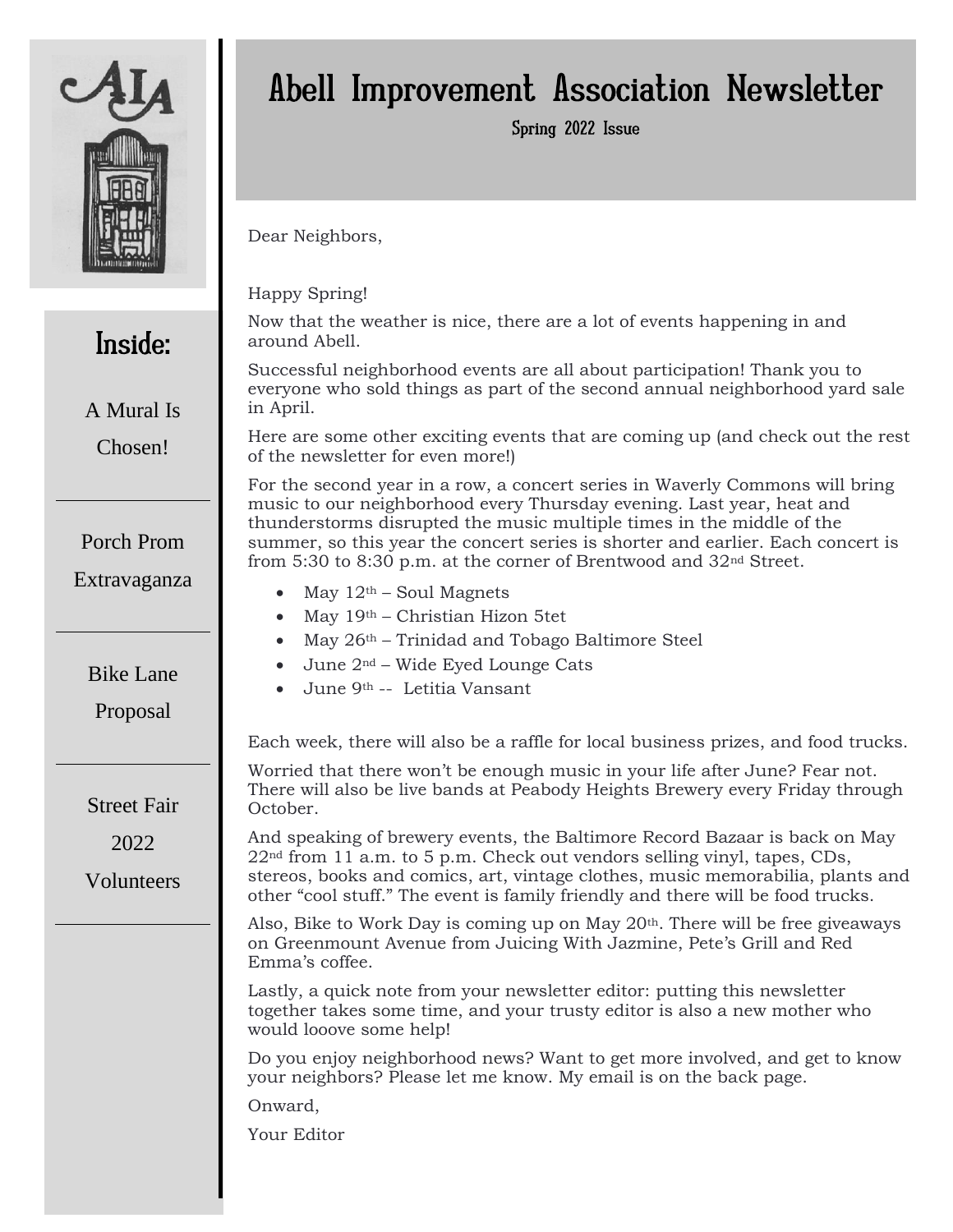# "Camp Camp" Are You Ready For Porch Prom?

Porch Prom is the freshest Abell neighborhood tradition. When the pandemic was raging, we all dressed up, decorated our porches and enjoyed an evening of community finery and revelry.

And now, Porch Prom is back and bigger than ever!

When: Saturday, June 4 in the evening Who: You! The residents of Abell. What: A community celebration with creative formalwear, food, drink and porch decorating. Theme: "Camp Camp" Summer camp meets campy style. Think John Waters attending a summer camp formal dance. Ermine and gingham. Big hair and scout uniforms. Be creative! Where: Festivities will be centered along 30th Street between Guilford and Barclay.

This year, the porch prom organizers are also planning to have food trucks, a special Peabody Heights limited edition beer offering, folding tables and chairs on loan from the 29th Street Community Center, neighborhood decorations discounted by Ace Hardware and potentially a one-block road closure to facilitate safe schmoozing.

Watch community sandwich boards and the AIA Facebook page and website for more details as the date gets closer.

Want to get involved or have questions? Contact Kathleen at [keoverman@gmail.com.](about:blank)



Porch Prom 2020

The next membership meeting for the Abell Improvement Association will be Saturday, August 20 10:30 a.m. - 12:00 p.m. Check the AIA Facebook page, website and community message boards for details.

# Street Fair 2022

SAVE THE DATE!

The Abell Street Fair is back.

#### Sunday, September 18th

GET INVOLVED!

Volunteer to help plan the fair. The street fair planning committee is especially in need of someone willing to help out with planning and running the silent auction.

Contact Jane Lewis [jane.h.lewis@gmail.com](about:blank) or Drew Northrup [atnorthrup@yahoo.com](about:blank) for more details or to volunteer.

## Spring Cleaning Reminder

Summertime is coming, and with summer comes extra rainy weather. Now is the time to prepare your yard and alley for all that water! Sweep up leaves and other debris that collected in the winter, and make sure downspouts, gutters and drains are all clear.

Little actions make a huge difference – trash and dirt can clog storm drains and cause floods.

If you see a clogged drain or trash that has been dumped in the wrong place, request help via the Balt311 app or by calling 311. Notify AIA officers if you have questions or concerns.

#### Monthly Safety Walk

Third Tuesday of each month  $@$  7:30pm Meet at the Open Space (32nd Street between Abell and Guilford)

### New Neighbor Call-Out

Are you new to Abell? If you're receiving this newsletter and moved to the neighborhood recently, get in touch! The Abell Improvement Association welcomes new residents with a gift package.

Email or text newsletter editor Becky Hersher to say hello and share a little bit about yourself if you feel so inclined. [rhersher@gmail.com,](about:blank) 603-494-3213

Have you explored Abell's [website?](about:blank) We have information about upcoming [events,](about:blank) neighborhood [resources,](about:blank) and also [galleries](about:blank) from recent community gatherings, to name a few. Check it out! www.abellimprovement.org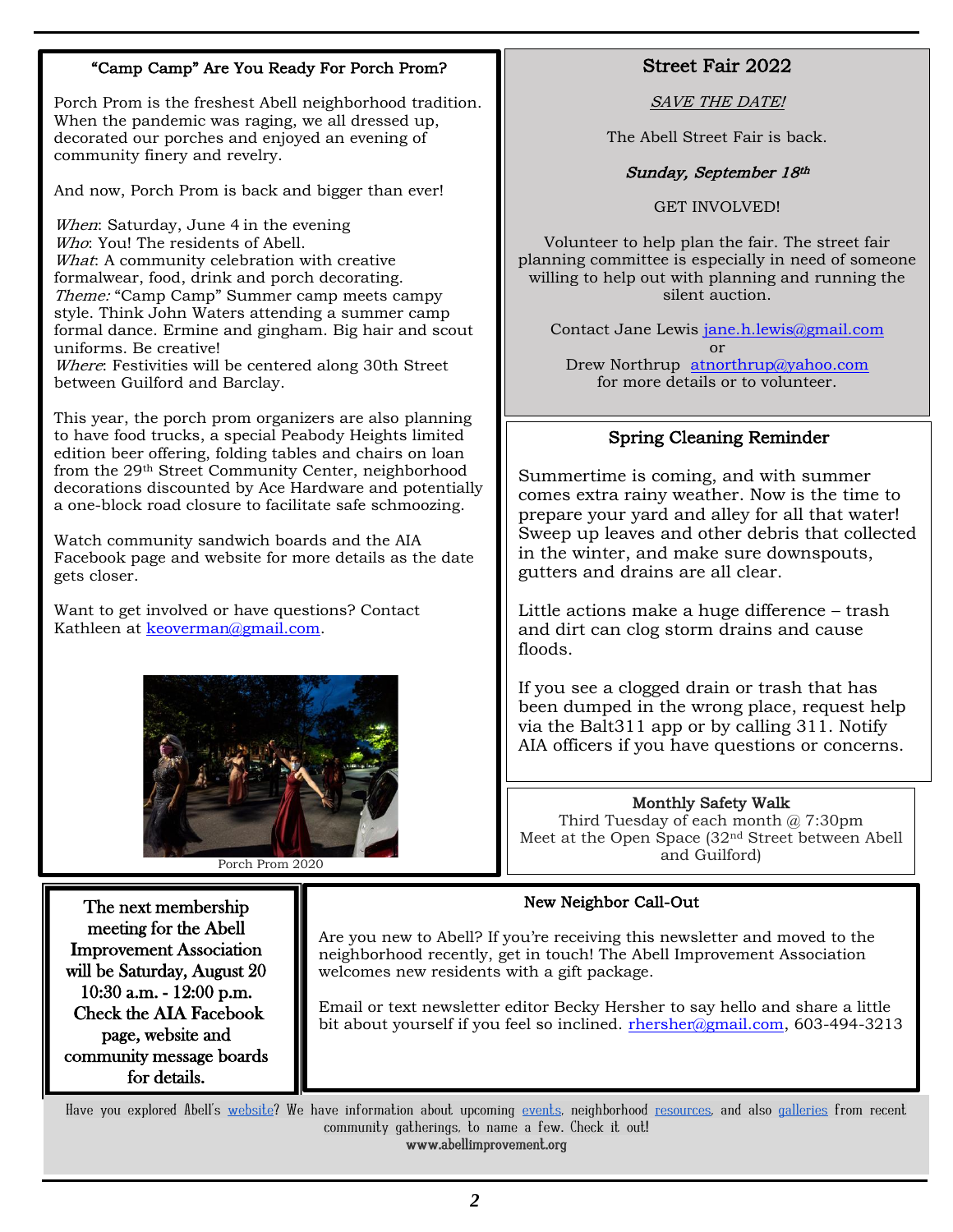## **Abell Open Space Muralist Selected**

After an incredible response to the shortlist of artists for the Open Space mural request for proposals, AIA has finally selected the winning artist. The AIA is happy to announce that Hannah Atallah has been selected as the mural artist!

You can find examples of Hannah's work on her website: https://www.hannahatallah.com/

We hope that you find that not only does Hannah have an excellent body of work - but that this work fits well with the spirit of our community and the Open Space. At the April 20<sup>th</sup> AIA Quarterly Membership Meeting, Hannah presented two draft designs for the mural and received feedback from members at the meeting and via an online form in the week after. You can see black and white versions of both designs below, and full color versions on the AIA website.

Thank you to all the neighbors that weighed in during the selection process - we've had a tremendous response so far and hope to continue to have the community shape the vision for this project. Every little bit helps!

If the Open Space mural is important to you, please consider donating to the effort. We've secured most of the budget to hire and artist, but not all of it. AIA has created a GoFundMe page for our efforts and every contribution helps us get the mural that we've been hoping for!

[https://www.gofundme.com/f/abell-open-space-mural](about:blank)

#### Upcoming Book Events

Red Emma's Bookstore 3128 Greenmount or Waverly Commons

- May 12 @7pm: Alicia Puglionesi presents In Whose Ruins: Power, Possession, and the Landscapes of American Empire
- May 18 @7pm: Olúfemi O. Táíwò in conversation with Lester Spence for Reconsidering Re parations and Elite Capture
- May 25 @7pm: D. Watkins presents Black Boy Smile
- May 28 @7pm: Ian Nagoski presents a listening party for Zabelle Panosian - <sup>I</sup> Am Servant of Your Voice



#### Memorial Day Picnic Returns

Join your neighbors for the annual Memorial Day picnic on Sunday, May 29th in the Open Space (32nd Street between Abell and Guilford).

The picnic begins at 5pm and runs until it's over.

The AIA will grill hot dogs and hamburgers. Please bring a side dish if you are so moved.

Reconnect with your fellow Abell-ites!

# Red Emma's Update

In May, Red Emma's bookstore and café is planning to open one of its two new spaces in Abell. The worker-owned operation has been renovating two buildings adjacent to Pete's Grill at the intersection of Greenmount and Brentwood. They report that the storefront at 3128 Greenmount is nearly ready to host events.

No matter what, Red Emma's plans to host May events in Abell, outside in the Waverly Commons space or indoors at their Greenmount address if the renovation schedule allows. See above for a list of events.

Questions? Ideas? Email waverly@redemmas.org.